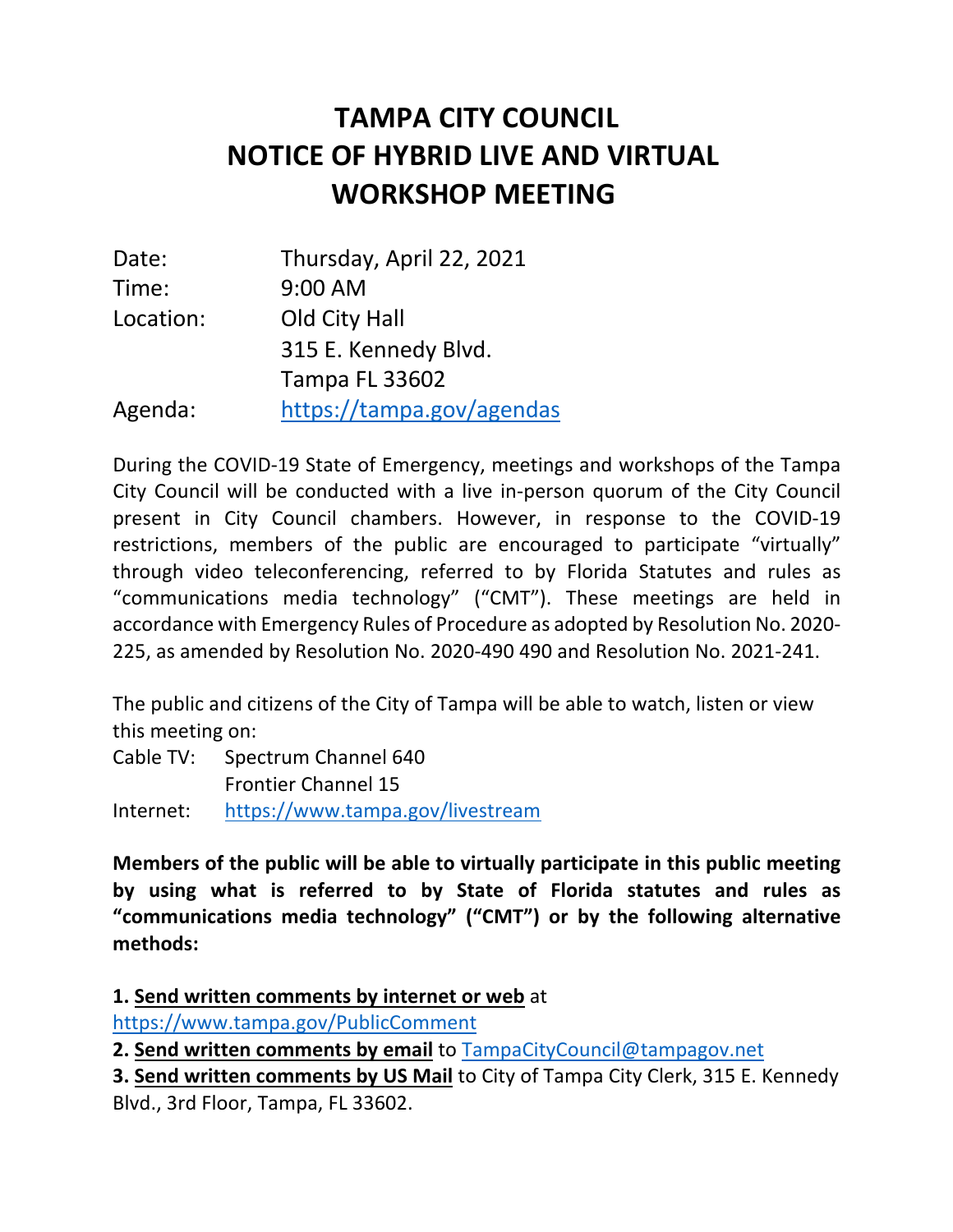## **4. Speak remotely during public comment with the use of CMT:**

 Complete the form at https://www.tampa.gov/PublicComment **AND** state on the form under "Request Type" that you wish to speak live during the public comment participate live through the use of CMT. period. You will then be contacted with additional instructions on how to

## **5. Participate by using CMT available at Old City Hall:**

 Those individuals, who do not have access to a communications media device, have the option of participating via communications media technology, which will be made available to the public by the City of Tampa, during the hybrid live/virtual meeting, at:

> Old City Hall 315 E. Kennedy Blvd., Tampa, FL 33602 (2<sup>nd</sup> Floor)

## *PLEASE NOTE: Use of masks and social distancing inside the building are required.*

 All written comments must be received no later than **24 hours prior to the meeting**  in order to be distributed timely to City Council members and made part of the record. Registration for speaking **remotely** must be requested at least **24 hours prior to the meeting.** 

 Public comments, remote or in-person using CMT, will be heard at the start of the meeting at the direction of the City Council. Written comments received by mail or email are delivered to the City Council. Public comments received through https://www.tampa.gov/PublicComment are distributed after the deadline the day before the meeting. Public comments timely received by mail, email, web or via CMT will be afforded equal consideration as if the public comments were made in  person. **Persons requiring help in accessing this means of public participation should call 813-274-8397 for assistance**.

 For additional information, please contact City Council Attorney Martin Shelby at Martin.Shelby@tampa.gov or 813-274-8869.

 Should any person desire to appeal any decision of the Tampa City Council with respect to any matter to be considered at this meeting, that person shall ensure that a verbatim record of the proceeding is made including all testimony and evidence upon which any appeal may be based (F.S. 286.0105).

 In accordance with the Americans with Disabilities Act ("ADA") and Section 286.26, Florida Statutes, persons with disabilities needing a reasonable accommodation to